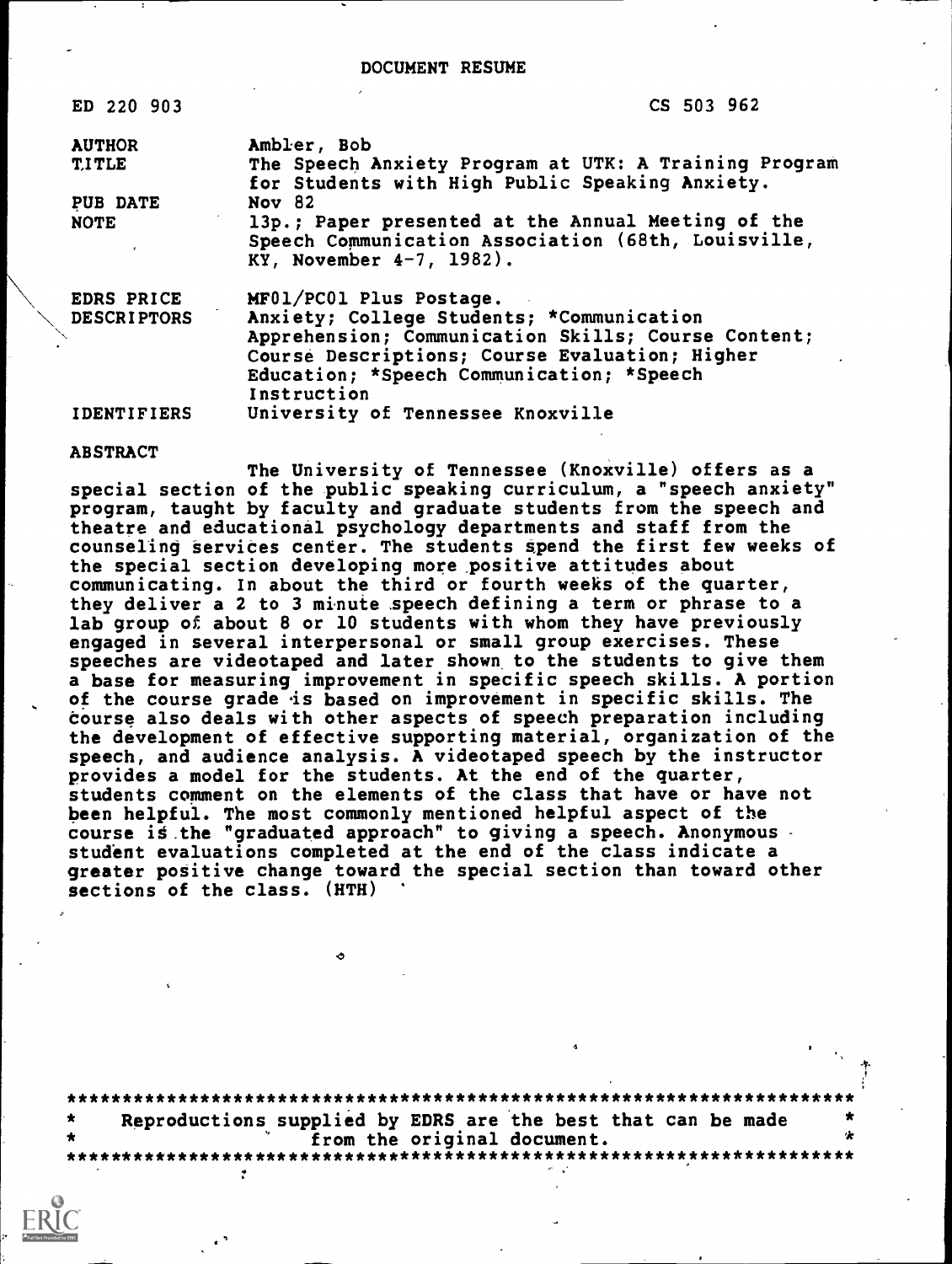U.S. DEPARTMENT OF EDUCATION NATIONAL INSTITUTE OF EDUCATION EDUCATIONAL RESOURCES INFORMATION CENTER IERICI

This document has been reproduced as received from the person or organization onginating it

r version of the state of the state of the state of the state of the state of the state of the state of the state of the state of the state of the state of the state of the state of the state of the state of the state of t  $\bullet$  and  $\bullet$ 

 $\Box$  $\mathbf{L}$ 

550396.

 $\bullet$  and  $\bullet$  $\mathbf{v}$ 

Minor changes have been made to improve teproduction against

**.** Points of view or opinions stated in this document do not necessarily represent official NIE posrbon or noficy

## THE SPEECH ANXIETY PROGRAM AT UTK: A TRAINING PROGRAM FOR STUDENTS WITH HIGH PUBLIC SPEAKING ANXIETY

By

Bob Ambler Director, Speech Anxiety Program Department of Speech and Theatre University of Tennessee<sub>r</sub> Knoxville

> "PERMISSION TO REPRODUCE THIS MATERIAL HAS BEEN GRANTED BY

Rob Ambler

TO THE EDUCATIONAL RESOURCES INFORMATION CENTER (ERIC)."

Prepared for the Conference on Communication Apprehension at the Speech Communication Association Annual Meeting, Louisville, Kentucky, November 4, 1982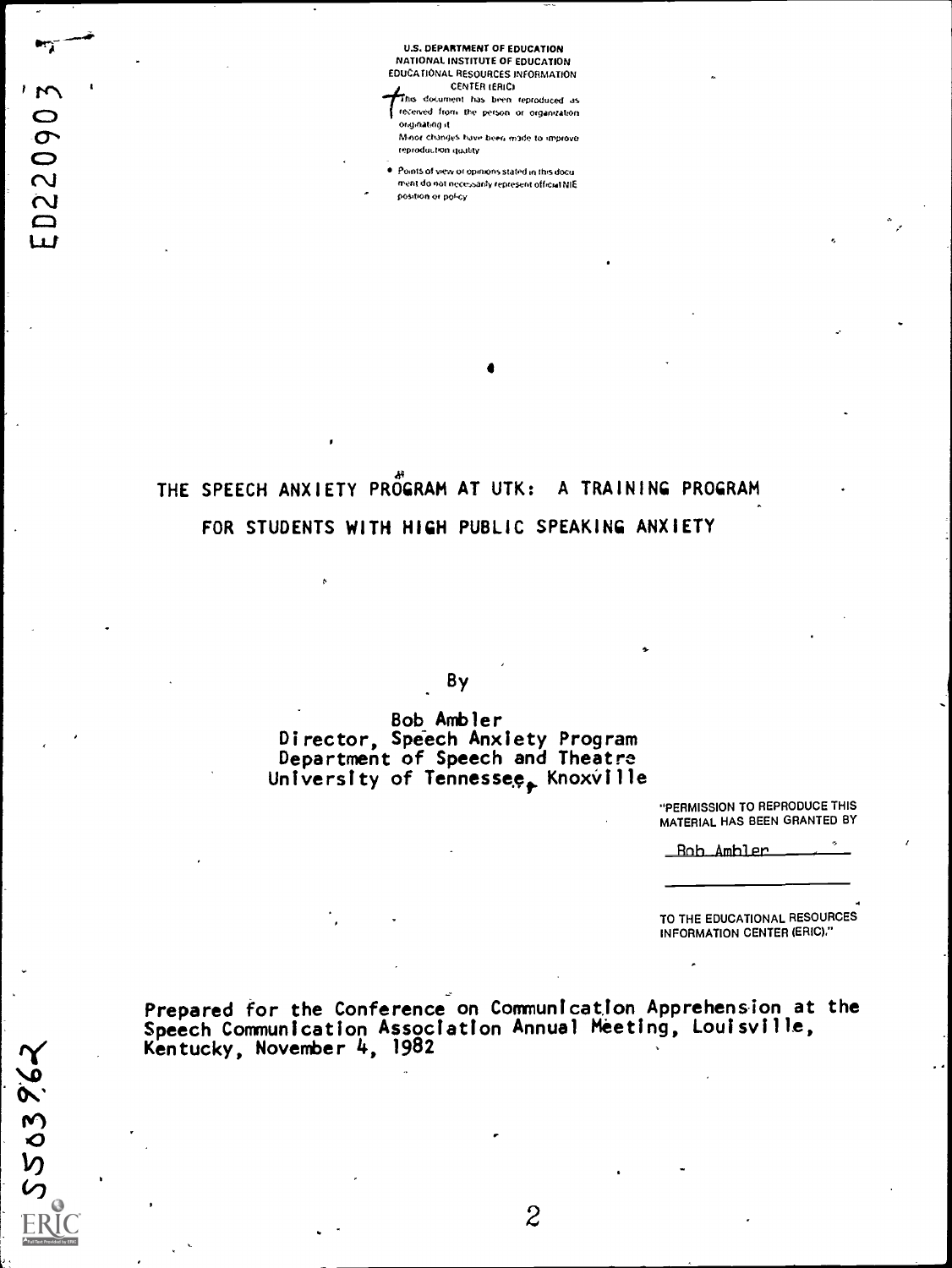An ever increasing body of literature in our field is pointing to a group of stydents who experience difftculty with the act of communicating.' We have begun to not only be concerned about understanding a broad range of phenomena frequently referred to as communication apprehension, reticence, shyness, unwillingness to communicate, and speech anxiety, but we have also raised the issues of what can be done about them and whether, when, and how we should undertake to facilitate change in the patterns of communication avoidance and negative attitudes which  $\qquad \qquad \mid$ some of our students hold-toward communication.' This latter force allows us to focus the power of our research tools on human actualization rather than viewing "communication apprehension", "reticence" or "shyness'' as some kind of illness , which must be treated by an "expert". It tends to place the responsibility for one's attitudes and behaviors back on oneself,' and as such make the topics of avoidance of communication and negative attitudes about communication more amenable to classroom constderation,\_especially the\_humantstic classroom.

Results of a recent survey reported by Foss<sup>3</sup> shows the existence of a substantial aumber of special programs for helping communication anxious or reticent college students. Some of these programs are extracurricular in the sense that they may support a communication.class, but are not a part of the required activities for 'the class, while other programs integrate the special training into either an elective course or a special section of a required communication course. While the survey does not clearly specify, it implies very strongly that the focus of most of-these programs is on communication apprehension or communication avoidance at the interpersonal level rather than the public speaking level.

This focus of concern on the Interpersonal level probably reflects the fact that many departments tend to have a basic course that Is more general in nature, considering communication phenomena all the way from intrapersonal to public communication. Yet there are still schools at which the communication course that is required for most students is a basic course in public speaking. This is certainly true of our school, the University of Tennessee at Knoxville. What is also true is that the type of spectal program for communication avoidant or negatively inclined students is different than the program which one will find where the basic course is more oriented toward communication principles in a more general way. For that reason, I want to describe the context and development of the Speech Anxiety Program which hes developped at the University of Tennessee. I intend to include in the paper a discussion of the practices we have found particularly helpful and a general discussion qf the-perceived effectiveness of the program.

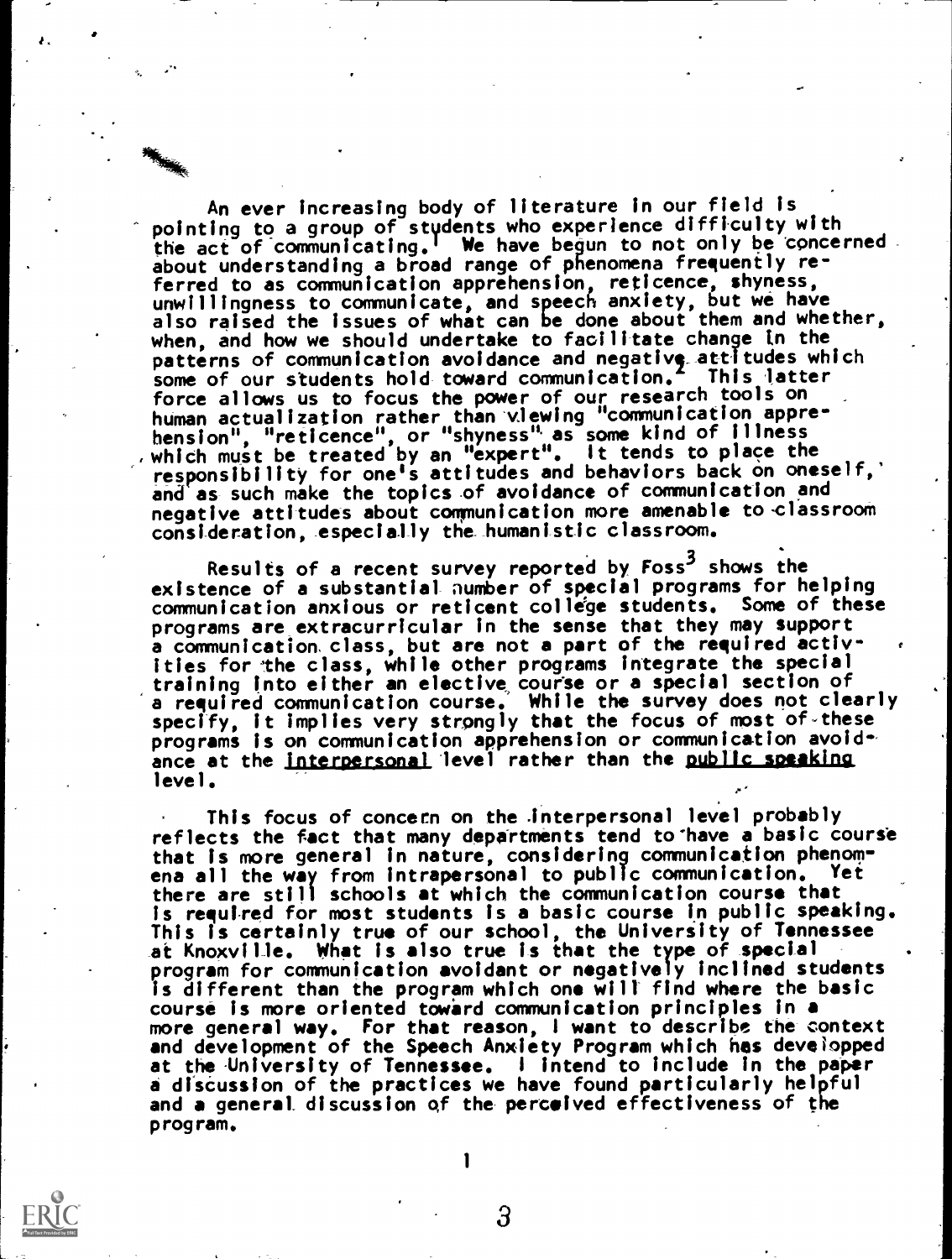"Speech Anxiety Program" Is the label which we have used' at our school to designate the efforts made by a handful of faculty members and'graduate students from.the Department of Speech and Theatre, the Department of Educational Psychology, and the UT Counseling Services Center to assist highly speech and the UT Counseling Services Center anxious students to feel more comfortable about giving a speech, and attain requisite skills for the presentation of a speech. The program is primarily in support of the speech communication course most commonly required by UT students, namely the public speaking class. At present, while the program is interdisciplinary in nature, the primary responsibility for the direction of the program is within the Department of Speech and Theatre, where  $\begin{bmatrix} \cdot & \cdot \\ \cdot & \cdot \end{bmatrix}$ a special section of the public speaking class for "speech anxious" students is offerred every quarter except during the summer. The size of the class varies, but usually ranges between 20 and 30 students, which is roughly 5% of the enrollment in the regular sections of the public speaking class. .

2

The main activity of the Speech Anxiety Program has not always been the offering of a special section of our basic course. When we began the program nine years ago in the Summer of 1973, students enrolled in the public speaking class who scored high on the PRCA-C were given the opportunity to participate in a noncredit 6 hour workshop which was designed to help the student reduce anxiety about giving a speech. The workshops were taught by Counseling Center staff or Speech Department faculty or graduate students and provided training in systematic desensitization as applied to the public speaking situation. Such workshops were .our primary medium for helping highly speech anxious students until the Spring of 1977, at which time we offerred the first special section of public speaking for speech anxious students. We reasoned at that time that it would be more cost-efficient to integrate fhe training into the curriculum and we felt that the training might be more effective if the instructor was more directly associated, with the special kinds of training that were used. Pre-post measures using the PRCA-C had indicated that the workshop training had been effective in reducing the participants'<br>anxiety<sup>4</sup>, but several difficulties bothered us. One was the time <sup>1</sup>, but several difficulties bothered us. One was the time that was required to schedule the special-workshop times and notify the participants. This may seem minor, but when you're trying to accomodate the class schedules of 15 to 30 students so as to find free time to assign them to 4 or 5 groups which will meet twice a week, one begins to understand the problem a little better. A second difficulty was that while the systematic desensitization training employed in the workshop was effective in reducing the anxiety of those persons completing the workshop, our dropout rate from the first to the second meeting was fairly high. We theorized that at least part of this effect was a motivational problem. Given the press of other class activities and extracurricular concerns, many students will choose hot to take on additional noncredit training unless it is very clear that the training is providing some immediate and directly needed improvement. My own experience with teaching systematic desensitization tells me that while an initial session of relaxation can be very

 $\boldsymbol{4}$  .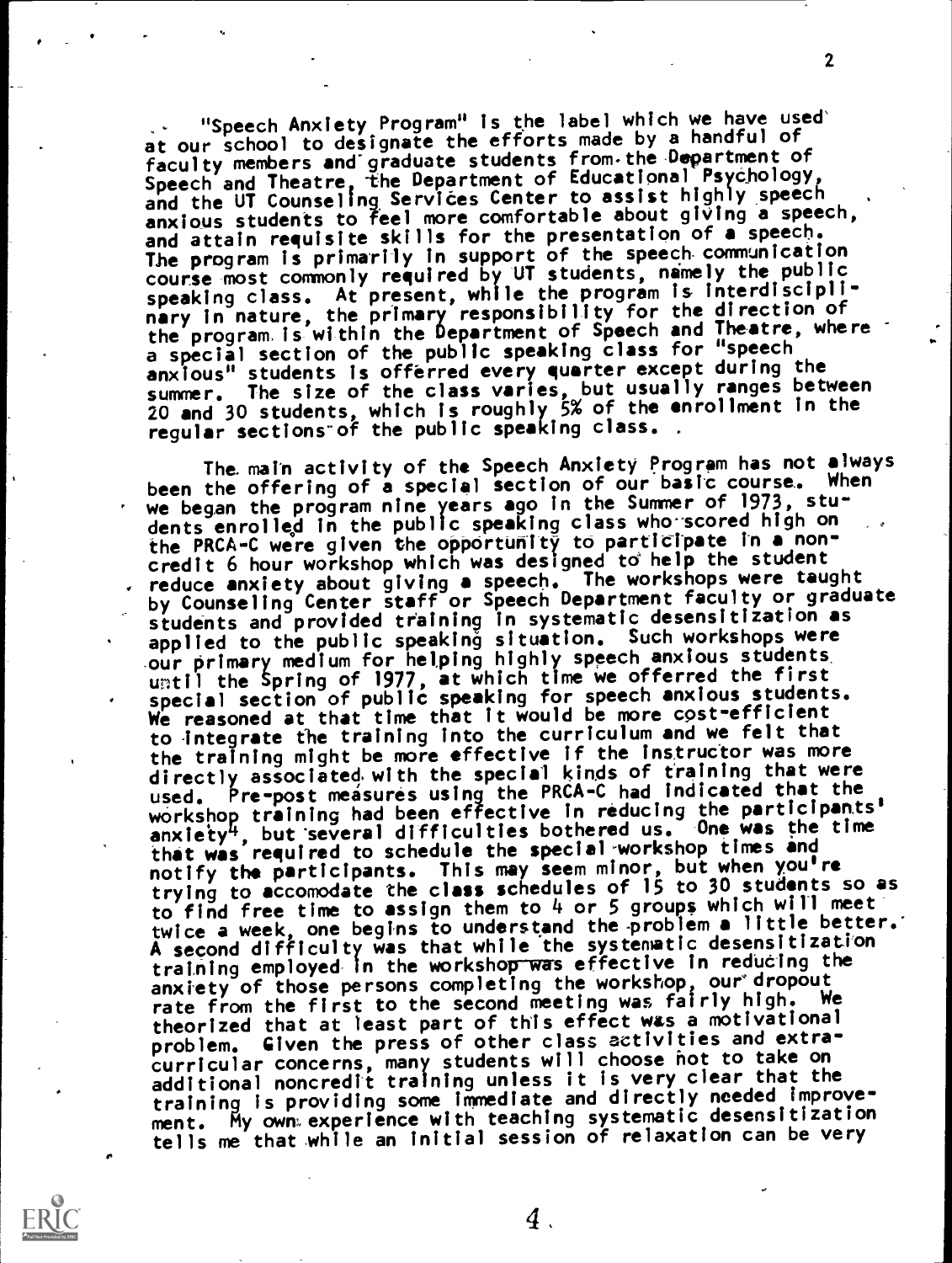rewarding, it can also be more than a little difficult for the student to see how lying on a carpeted floor with a pillow behind your head and doing relaxation exercises can be effective in<br>cetting one to feel moze confortable while giving a speech. It getting one to feel more comfortable while giving a speech. takes an act of faith that the student who lacks confidence in his ability to effectively negotiate the public speaking situation is sometimes not willing to make regardless of how credible a facilitator one is. In short, we felt that some other kind of motivation which could be mediated by the ciassroom environment would help to keep the student in the systematic desensitization training at least long enough for them to begin to experience the potentially positive effects.

Whatever our reasons for doing so, we instituted the special section of the public speaking class for Uspeech anxious" students in the Spring of 1977, and have taught a section of that class every quarter since then, except for summers, during which time our overall enrollment for public speaking has not been large enough to justify such a special section.

A critical question for any program providing communication training for anxious students.is how you go about identifying and selecting students for the program. Our primary means for identifying students involves a high degree of self selection. The timetable of classes, which the students use for preregistration and registration each quarter, identifies the special section of the public speaking class by a message following the section number which indicates that this particular section of the class is for "speech anxious" students only, and further indicates that enrollment requires the permission of the instructor, whose name,  $\qquad \qquad \bullet$ office and phone number are listed. At this point, let me note that the author of this paper has been the instructor of the special section throughout the time that it has been taught. In that sense, our program-is very much like the majority of programs, being directed by only one person, even though a number of people from our Counseling Center and from our graduate and undergraduate the proof students have provided support to it in the past. During preregistration, the computer treats the class as if the limits for enrollment is one person, such that all students, but one, who attempt to enroll get a message back that the class is closed. If the students do as they are recommended to do and contact the instructor of the class, <sup>I</sup> take their names and relevant information and tell them not to worry about the message that comes back indicating that the section is closed, but to show up the first day of class, being Sure to bring an add slip which <sup>I</sup> will sign and allow them into the class. This is true only for those students for whom  ${\mathsf I}$  feel the class is appropriate. In selecting among those  $|\cdot|$ students who request entry into the class, <sup>I</sup> have two basic concerns: (1) That the student understand what the class is about, and (2) That the student indicate verbally that he or she experiences an above average amount of anxiety about giving a speech. At this point in time, <sup>I</sup> do not ask the students to fill out a paper and pencil test, and <sup>I</sup> do not go through an elaborate interview with them. Part of my reasoning for this is that <sup>I</sup> feel that the student knows more about his own experience than <sup>I</sup> do, and <sup>I</sup> want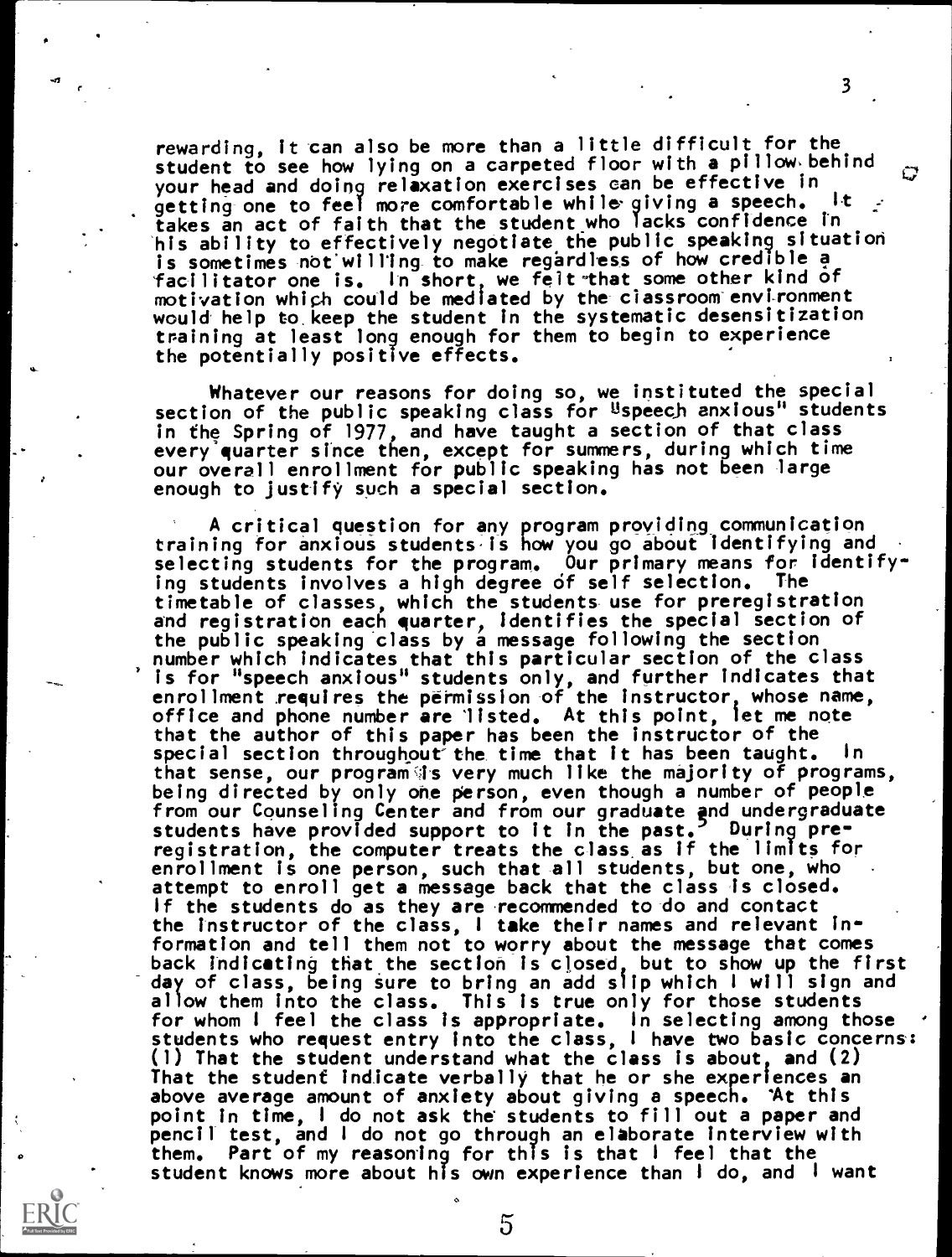aus to come to a joint decision about whether the class seems to be at least roughly the kind of experience that would be a valuable experience for the student. The second reason for the nature of the procedure during preregistration is that the number, requesting the class at that point does not push the limits of the class.

There is a second step to getting students into the special section of the class, and it occurs during the first week of class. While maybe between 60 to 75% of the enrollment for the special section class is selected during preregistration period (which is usuarly the fifth or sixth week of the quarter preceding the , one in which the students will take the class), we also recognize that some of the people who are required to take the class, but are especially nervous about giving speeches will not notice the announcement of the spetial section in the timetable during preregistation. Consequently, during the first day of class, the instructors'of the regular sections of the public speaking class administer the Personal Report of Public Speaking Anxiety (PRPSA), and the students self score the instrument. Students are told that if they have higher scores (one standard deviation or more about the mean) on the instrument that they may want to consider taking the special section of the public speaking class for speech anxious students, and that they must get the permission of the instructor of that\_section if they wish to enroll. We try to emphasize that the scores are only a general indicator of whether the student would find the section helpful and encourage the student to talk with me if she has doubts as to whether or not the special section might be appropriate for her. Approximately 25 to 40% of the students come to the class by this second route. It is at this point that <sup>I</sup> am required to exercise a little more selectivity in that I am willing to allow as many as 20 to 25 students total into the class, but the demand will often exceed that number. Consequently, it Is at this point at the beginning of the quarter that I must become more selective. The primary question <sup>I</sup> ask myself is: How much does the student need to get the public speaking course this quarter? This, of course, gives priority to upperclassmen. Students who I cannot get into the course during a particular quarter are advised to preregister for the course-in a subsequent quarter, or if <sup>I</sup> determine that they want to go ahead amd attempt the regular section of the class in which they, are enrolled, we offer to provide the noncredit training, in relaxation if they are interested. <sup>I</sup> should note that there usually are some students who score high on the PRPSA who stay in the regular section of the class and complete it successfully apparently without any harmful side effects. This is not to say that the special section of the class is not needed. Instead, <sup>I</sup> think it is a tribute to good teaching and the value of applying good common sense and directed effort in relating to students'needs.

While the essential goals of teaching students to better understand and apply the principles of public speaking are common for both classes, the special section of the class differs from  $\qquad \qquad \mid$ the regular public speaking sections in several ways. The main differences are determined by the greater emphasis the special section places on helping the student to more effectively cope with

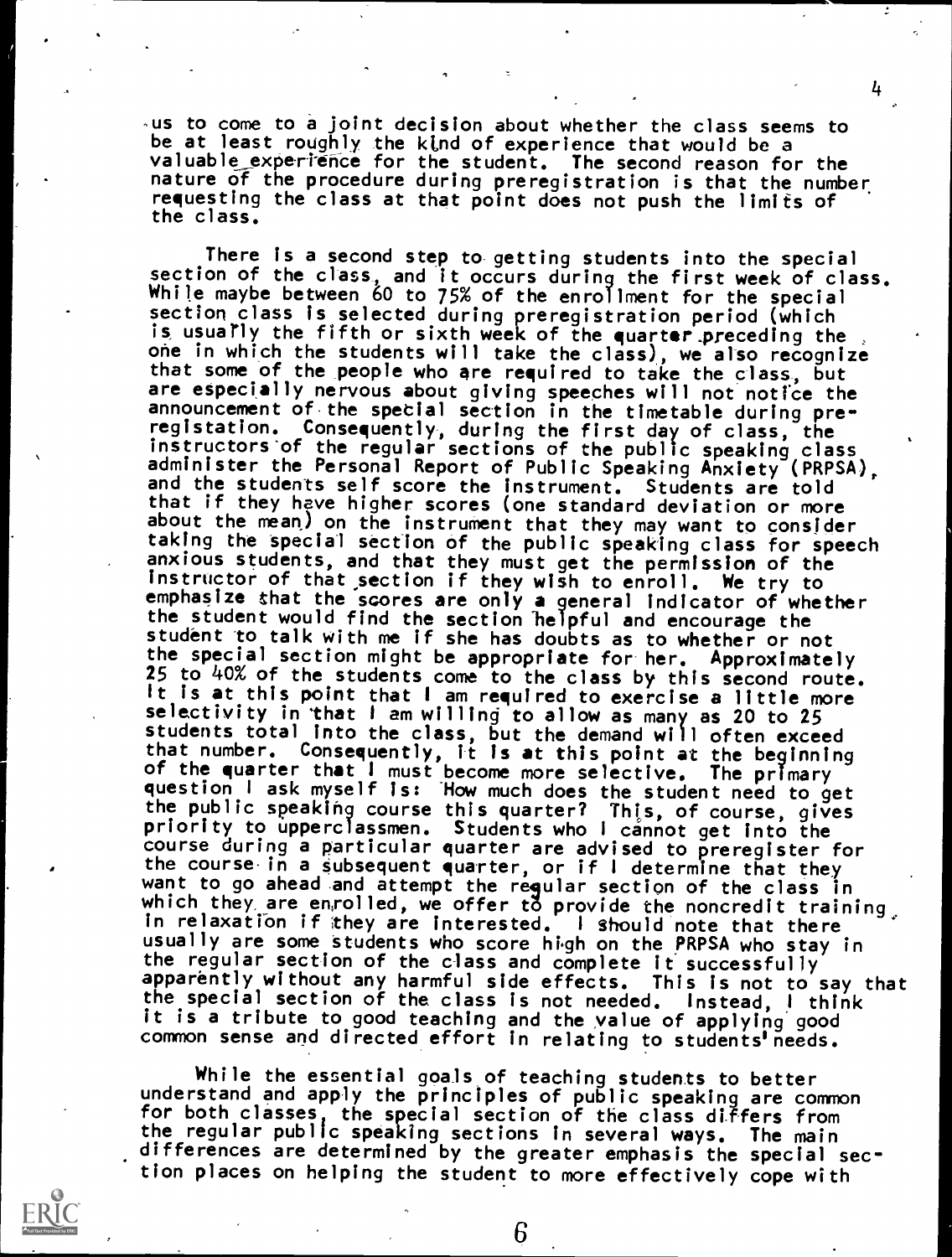his nervousness about speaking. Consequently, the first few weeks of the course are spent trying to develop a more positive attitude about communicating. This has been partially accomplished by systematic desensitization (or a related form of relaxation called cue controlled relaxation), a rough form of cognitive restructuring, a graduated series of progressively more complicated and more anxiety provoking communication exercises<br>(partially achieved by gradually increasing the size of the audience), and training in specific skills that are necessary to present an effective presentation (especially deliverly skills such as how to prepare an effective set of usable notes). The strategy early in the course, thus, is to help the student feel more positive about approaching the communication situation by teaching skills-for coping with feelings as well as skills which will ultimately allow the student to more effectively present a speech. At this point, my concern is as much with the students At this point, my concern is as much with the student's attitude as it is with the actual performance since it seems to<br>me that attitude and performance are interactive. A more positive me that attitude and performance are interactive. attitude is more likely to lead to the student attempting per-<br>formance. With appropriate skills instruction and rehearsal, performance can lead to a more positive attitude toward communi--cation. Ultimately, the concern of our program is with performance, but one aspect of performance is whether a persoh continues to approach or chooses to avoid future speaking opportunities after<br>she finishes the course, and since attitude plays such an important part in the student's approach-avoidance tendencies, I don't<br>think there is any way we can avoid dealing with students' attitudes about communicating.

5

In roughly the third or fourth week of the course, all students in the class are asked to deliver a two to three minute speech in which they define a term or phrase; the speech is delivered to a lab group of about 8 to 10 students with whom they have pre-<br>viously engaged in several interpersonal or small group exercises. These definition speeches are videotaped and in the subsequent lab period are shown back to the student along with the other members of the lab group to whom the student delivered the speech. My purpose in taping the speeches is to give the student the opportunity to have a base for measuring improvement in specific speech skills; <sup>I</sup> attempt to motivate students by assigning a portion of their course grade (approximately a fifth) to how much improvement they make on specific delivery skills. The goal analysis procedure<br>which has been used in the Penn State reticence program is adapted to specific speech delivery skills such as looking at the audience more, using gestures to emphasize main points, and pausing between sentences without using articulated pauses. Consequently, the group viewing of the student's previously,videofaped definition speech serves the function of allowing the student to begin to see specific delivery skills on which the student might improve. It also serves the use of getting students used to seeing themselves on videotape, which can be intimidating, to say the least. During the group viewing, we stop between speeches to ask the student's response to seeing herself. We encourage other students in the group to point out aspects they liked about the speech. In general,

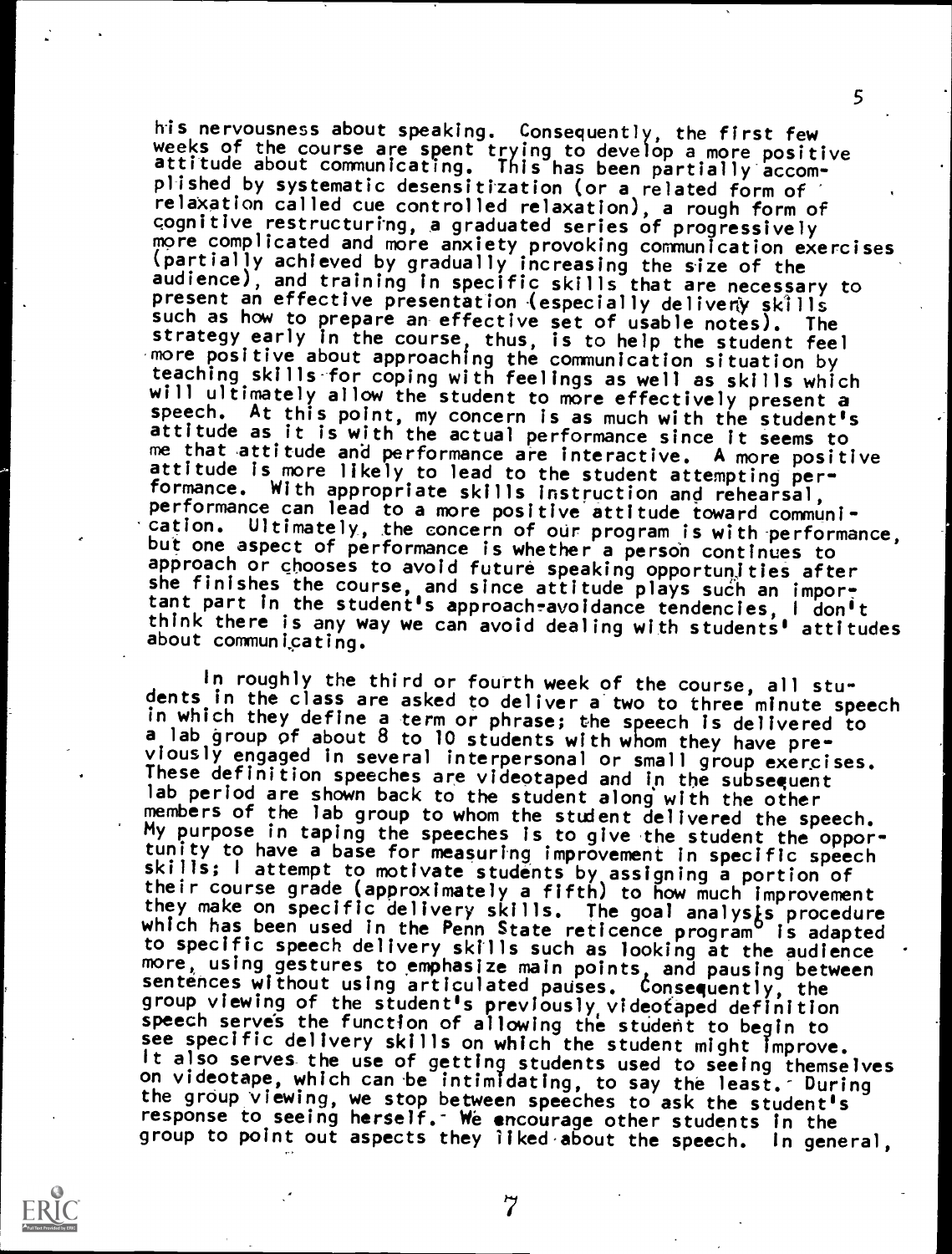we encourage the groups viewing the speeches to be realistic, but positive, and the instructor attempts to do the same. Very rarely will we discuss specific goals on which the student wants to improve within the group videotape viewing, and then usually only at the participant's request. This function is performed later in a conference with the instructor. After seeing one's definition speech in the lab group setting, the student sets a conference time with the instructor, at which time he is expectedto state tmo or three goals on which he would like to improve, and together with the instructor, the student once again views the videotape of the definition speech, and both of us negotiate what specific delivery goals the student will attempt to achieve. ,During the conference, the instructor points out possible areas for improvement the student may not have observed, confirms or helps to modify the statement of goals the student has initially selected, suggests specific ways of determining whether the goals have been met, and suggests special strategies for working on the goals. After the conference, the student completes and turns in a goal analysis form much like the one used in the Penn State program<sup>/</sup> in which she states the goals in behavioral terms, indicates what specific performances will have to take place to say that the goals have been achieved, and outlines the strategies for attempting to accomplish the goals. Finally, the student is asked to evaluate her goal achievement following each of the three graded speeches in the class (these speeches begin two or three weeks after the videotaping of the definition speeches) by observing videotapes of the graded speeches and writing an analysis in which the student compares her actual performance to the standard which she has set in the goal analysis procedure completed earlier.

٤ŗ

While the goal analysis procedure described here would make it appear that our primary concern in teaching/learning is with speech delivery, this is certainly not the case. The course also deals with other aspects of speech preparation including the development of effective supporting material, organization of the speech, and audience analysis. As previously noted, the goal analysis procedure counts only 20% of the student's overall course grade, and the instructor attempts to make delivery considerations a minor part of the evaluation of the three graded speeches for the course. Still the inclusion of the goal analysis procedure focussing on delivery elements makes the course different from our regular sections of the public speaking class in that the special<br>section tends to place slightly more emphasis on delivery. Our section tends to place slightly more emphasis on delivery. reason for including this is an assumption that the speech anxious student is more concerned about how he appears and is also less confident about how he delivers a speech (more so than for speech preparation skills). In addition, we have observed that many of the people who come through the class have an Unrealistic view of how they come across to an audience. We view the use of the videotaping and the correspondent goal analysis procedure as a means of helping the student to develop a more realistic, positive, and coping view toward her communication in the public speaking setting.



6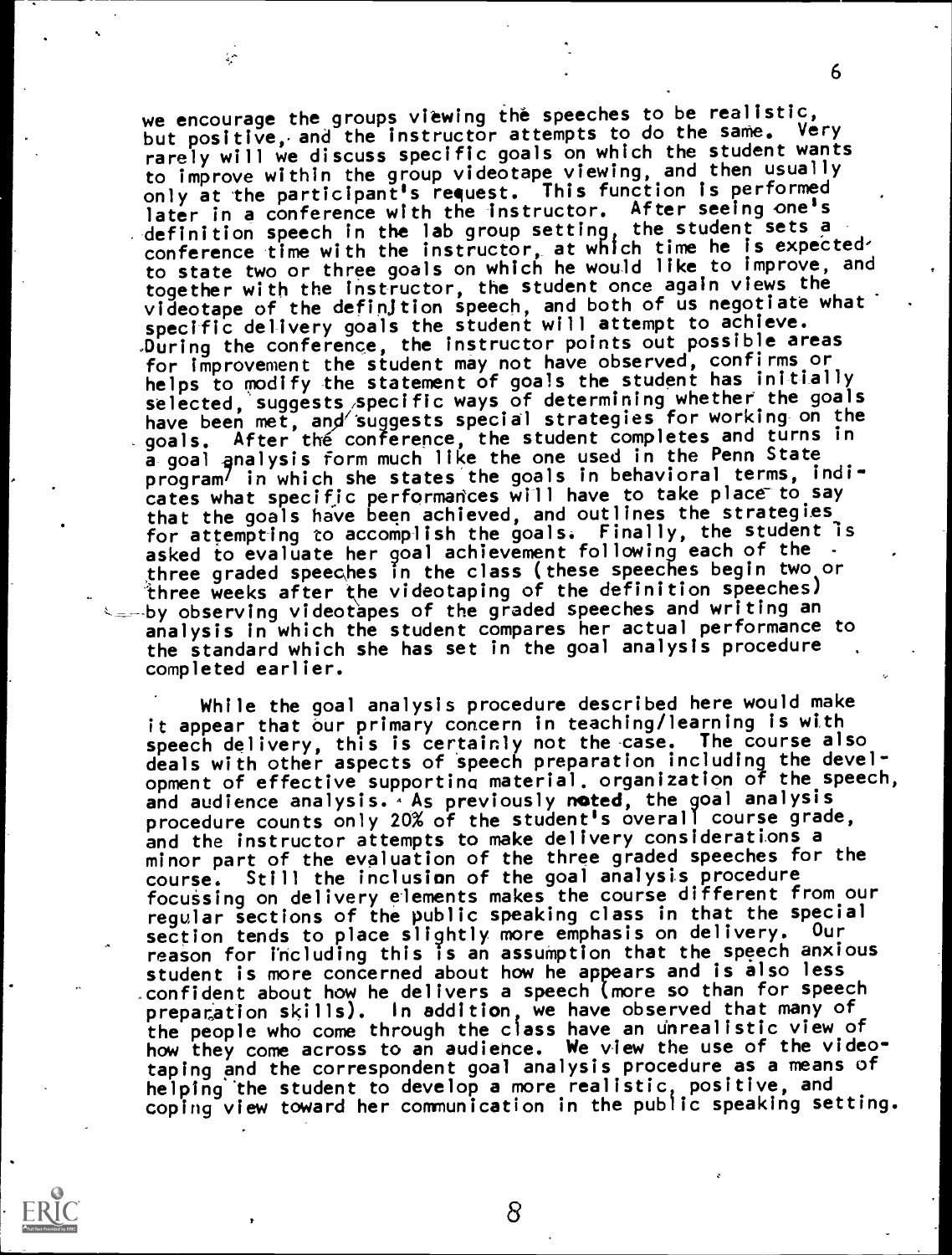One of the other techniques we use in the speech anxiety class Is a generalized use of.modelling. Before each of the graded speeches, we attempt to show the student a few examples of speeches of the type the student is required to deliver, the examples being speeches which were delivered by former students in the class and which appear to the instructor to be relatively  $s$ uccessful achievements of that particular assignment. In addition, students are encouraged to listen to their classmates with the idea in mind of finding qualities which they like about how<br>their classmates speak so they may emulate those qualities. The their classmates speak so they may emulate those qualities. instructor of the class also attempts to provide a model. As an example of this, early in the quarter just prior to the definition speech which is videotaped, the instructor gives a short lecture on the effective use of notecards. In this case, I choose  $t_{\mathbf{Q}_j}$ "give a speech" in which <sup>I</sup> define some term the students need to understand, i.e., extemporaneous speaking. <sup>I</sup> use a note card to assist me, and we videotape my presentation. Afterwards, we play back the videotape of the speech, and the students are given a .mimeographed copy of the note card <sup>I</sup> used to deliver the speech. We, then, talk through why <sup>I</sup> prepared my notes as <sup>I</sup> did with an effort being made to encourage the practice of the concept <sup>I</sup> have just defined, extemporaneous speaking. To illustrate my use of modelling, <sup>I</sup> chose in this particular case the topic of how to effectively use note cards at least partially because I feel that<br>this is a critical skill for speech anxious students. My own this is a critical skill for speech anxious students. experience tells me that many of the students who are nervous about giving a speech are overly concerned about saying what they have to say "the right way". This leads to an attempt to memorize or manuscript the message. Consequently, Ifeel that it is necessary to spend pore time on encouraging "extemporaneous" speaking for the speech anxious student than the average student in the public speaking class. It is important that the student be convinced that the oral medium is different from the written medium.

With this idea of what our special section of public speaking for speech anxiety is about, let me now turn to some evaluational data'of the program. I'll begin by noting which aspects of the class students report that they have found most and least useful.

At the end of almost every quarter, we ask students to rank, rate, or comment on the elements of the special section class which have been especially helpful or not helpful to them. Our purpose in doing so is to give us another perspective for improvement of the class, and the results have been quite instructive. By far,<br>the most commonly mentioned helpful aspect of the course is the "graduated approach" to giving a speech. As I explained earlier, this consists of starting students speaking in small informal groups requiring uncomplicated goals and gradually moving the student to speaking to larger groups and making the assignments incrementally more didficult. Thus, the student In the special section class winds up giving more speeches, though none of the first few he gives is particularly difficult.  $-$ This is actually an application of the underlying principle of systematic desensitization to the real situation (or in vivo desensitization), and it is my firm belief that it is not only the element of the class

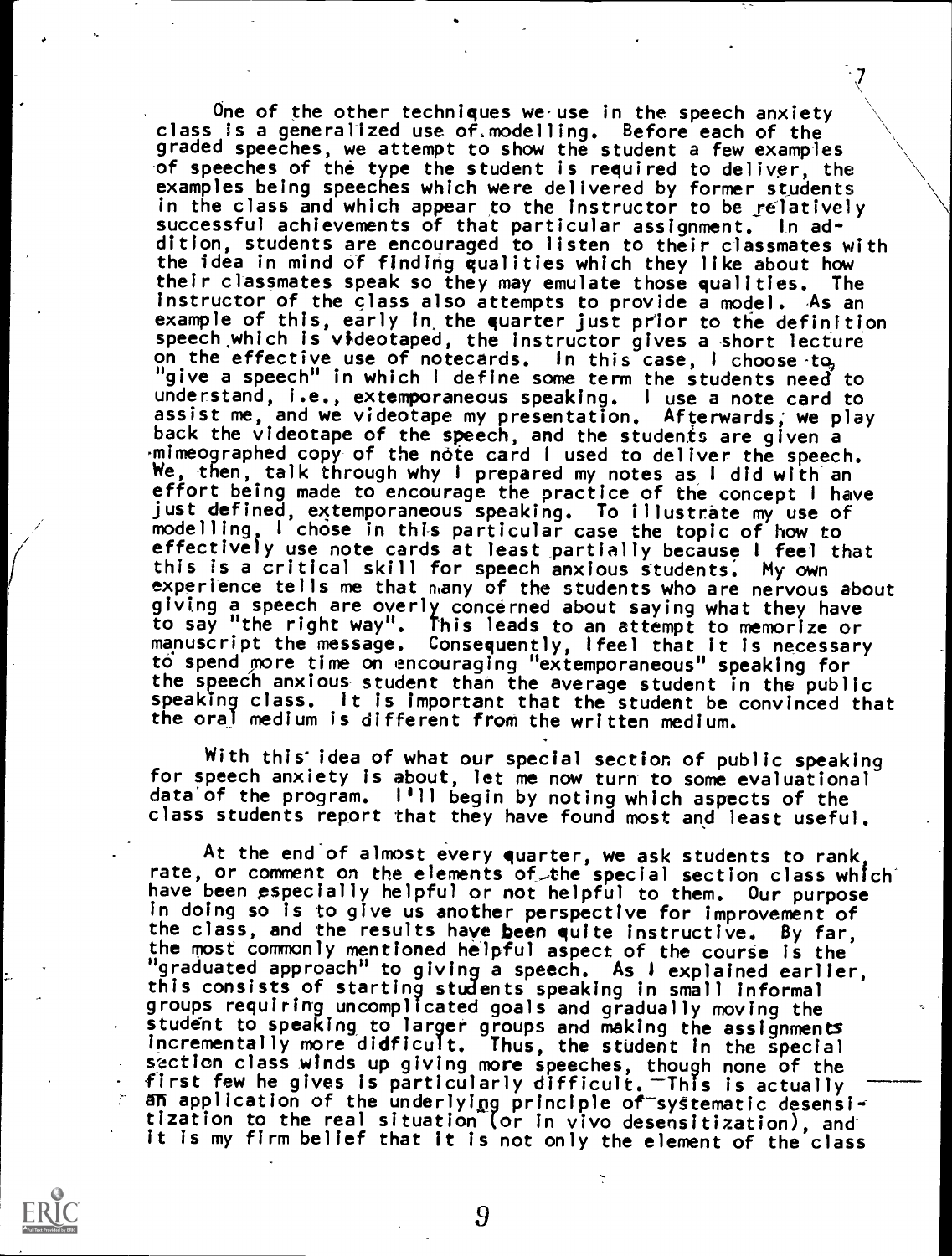that students report as being singularly most helpful, but that it is also the element that is most responsible for allowing the students to reduce their anxiety about giving a speech to the point that they can begin to focus on what things they might do to improve their communication effectiveness.

8

Other aspects of the course that are reported as being very helpful to the student include receiving the videotape feedback on their speeches, seeing sample speeches given in previous quarters, the emphasis in the class given to using notecards appropriately, and the use of the goal analysis procedure to identify areas for improvement and chart the improvement. The use of cognitive restructuring is listed as quite helpful to some students, but is listed by the overall group as lower in helpfulness than the previously listed items. Interestingly, the systematic desensitization and the cue controlled relaxation, which were the basis of the training in the workshop stage of development of our overall program, are ranked similarly with the cognitive restructuring. The relaxation training appears to be The relaxation training appears to be helpful to some people, but others found it of little use. This '<br>has led us to consider this part of the course as optional. Inhas led us to consider this part of the course as optional. stead of requiring all the students in the class to participate in the cue controlled relaxation sessions, we now tell them about the procedure at the beginning of the class, indicate what type of student we think would most likeLy benefit from it, and offer the relaxation training outside the class on a voluntary basis in a noncredit workshop as we did before we started the special section of the class. Usually, not more than one-fourth of the students in the class will opt to be in the cue controlled relaxa-<br>tion group. This probably is a more efficient way of using the This probably is a more efficient way of using the cue control training because of the student's increased involvement created by her choice in the matter. We attempt to place any student in the regular sections of the class who Is highly speech anxious, but cannot take the special section during a given quarter into the out of class cue control relaxation group we set up for the students in the speech anxious class. There are other aspects of the special section class which students report as being particularly helpful, but the ones mentioned above are the main ones.

Besides student evaluations, we administer a verbal report of public speaking anxiety (PRpSA) both at the be9inning and at the end of the class. While the PRCA is used to identify students who are highly anxious more frequently, I feel that the PRPSA has greater face validity in the context in which we are operating. The PRPSA is a 34 item questionnaire which requires the student to rate on a scale of <sup>1</sup> to 5 different aspects of how he feels about giving a speech, such that overall scores on the test can range from 34 to 170 with the larger gcores representing greater intensity of public speaking anxiety.° A theoretically "average" score on the instrument would be 102 (a neutral or '3' response on all 34 items), but the mean obtained when we have surveyed all sections of the public speaking class has ranged from 104 to 109 at the beginning of the class. In contrast, the mean on the PRPSA for students beginning the special section class has ranged between 130 and 143 for the different classes we have taught to date.

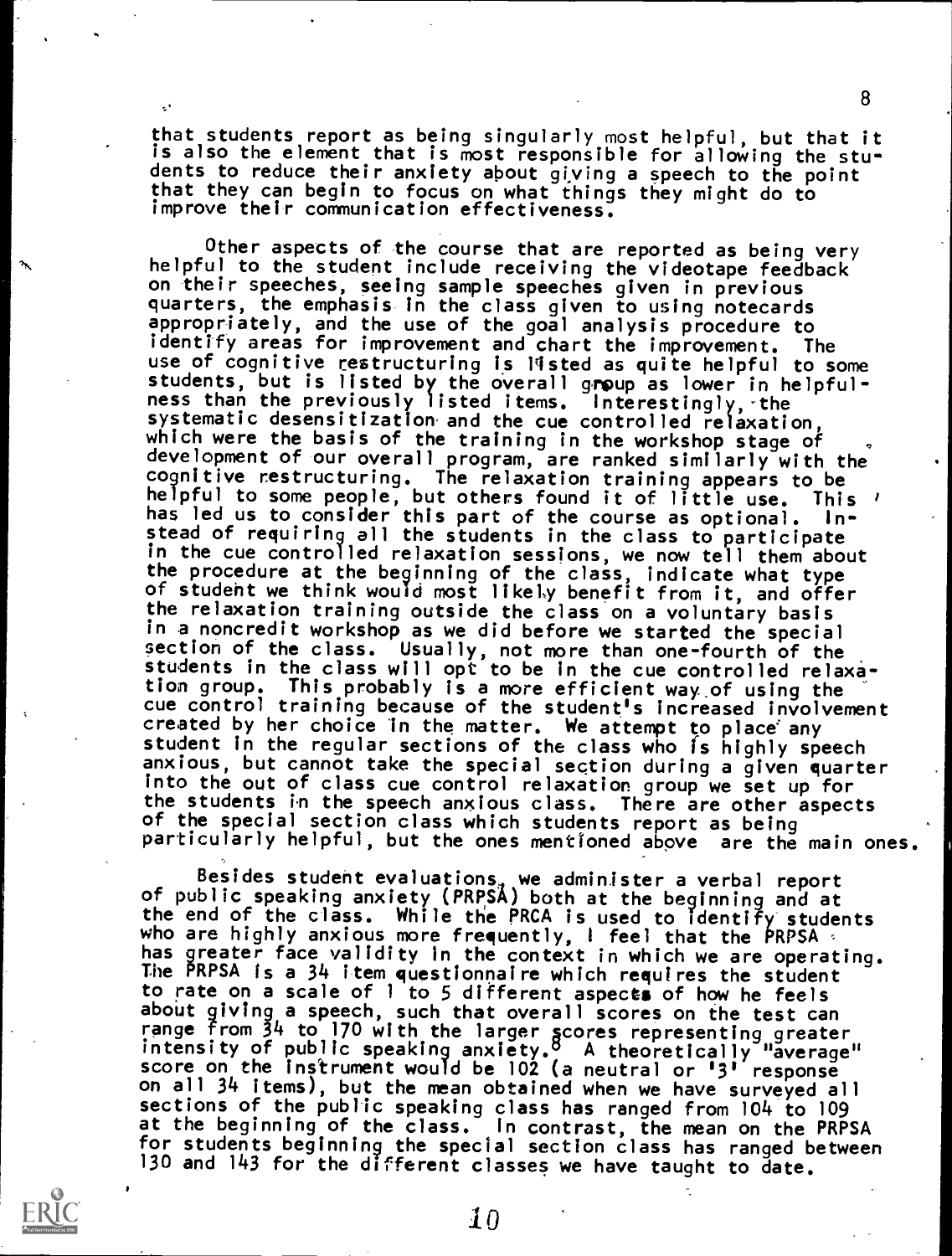That number is at least one full standard deviation above the average for all sections combined. It should be noted that students in the special section class (with the exception of those who come into the class through the regular sections where they are administered the PRPSA during the first day of class) do not complete the PRPSA until they have been admitted to the class (my permission as instructor being required to enter),-so they have no reason to inflate their scores in order to be admitted. The post course mean for the special section class ranges' between 102 and 117 on the PRPSA and the average decline in anxiety is 30 points or about one and a half standard deviations. Thus, the students<sup>1</sup> report of how they feel about giving a speech indi-.. cates that the special section class is effective in accomplishing its goal of reducing anxiety about speaking.

 $\approx$  .

One might question whether training in public speaking in the other sections of the class does not accomplish the same thing which the special section class does. We have data on decreases on the PRPSA for all sections of the public speaking class during<br>the Spring quarter of 1976, and the decline was only 13 points, from 109 to 96. While the special section of public speaking had not yet been started in 1976, 9 of the students taking the class that quarter had volunteered to go through the systematic desensitizatign noncredit workshop, and their drops on-the PRPSA from the beginning of the course to the end were 20 points greater than matched students who had comparably high PRPSA scores at the beginning of the course, but had not gone through the systematic desensitization training.

A second piece of information also suggests the effectiveness. of the special section for speech anxious students in accomplishing its stated goal of helping the anxious student better cope with the public speaking 3Ituation. In December of 1978, students completing the public speaking class (Fall, 1978) were surveyed as to the degree to which they thought they had accomplished a number of different goals which a course in public speaking might set, i.e., organizing a speech, finding supporting material, relating to an audience, etc. One of the goals mentioned on the survey was "Feeling more comfortable or relaxed about giving a speech". On a 3 point scale (3-Learned nothing and li-Learned a lot), students in the special section class averaged 1.29 on the degree to which they had learned to relax or feel comfortable about giving a speech. Students in the other sections averaged 1.50 on<br>the same item, thus indicating that the students in the special section of the class at least thought they had learned more about relaxing while giving a speech than the students in the other sections of the class.

Finally, anonymous student evaluations done at the end of the special section class indicate a greater positive change toward the class than other sections of the class. During the 1978-1979 school year, the instructor of the special section class administered a post course\_anonymous questionnaire for each of the classes (Fall, Winter, and Spring). The questionnaire was a modification of the one developped by the Learning Resource Center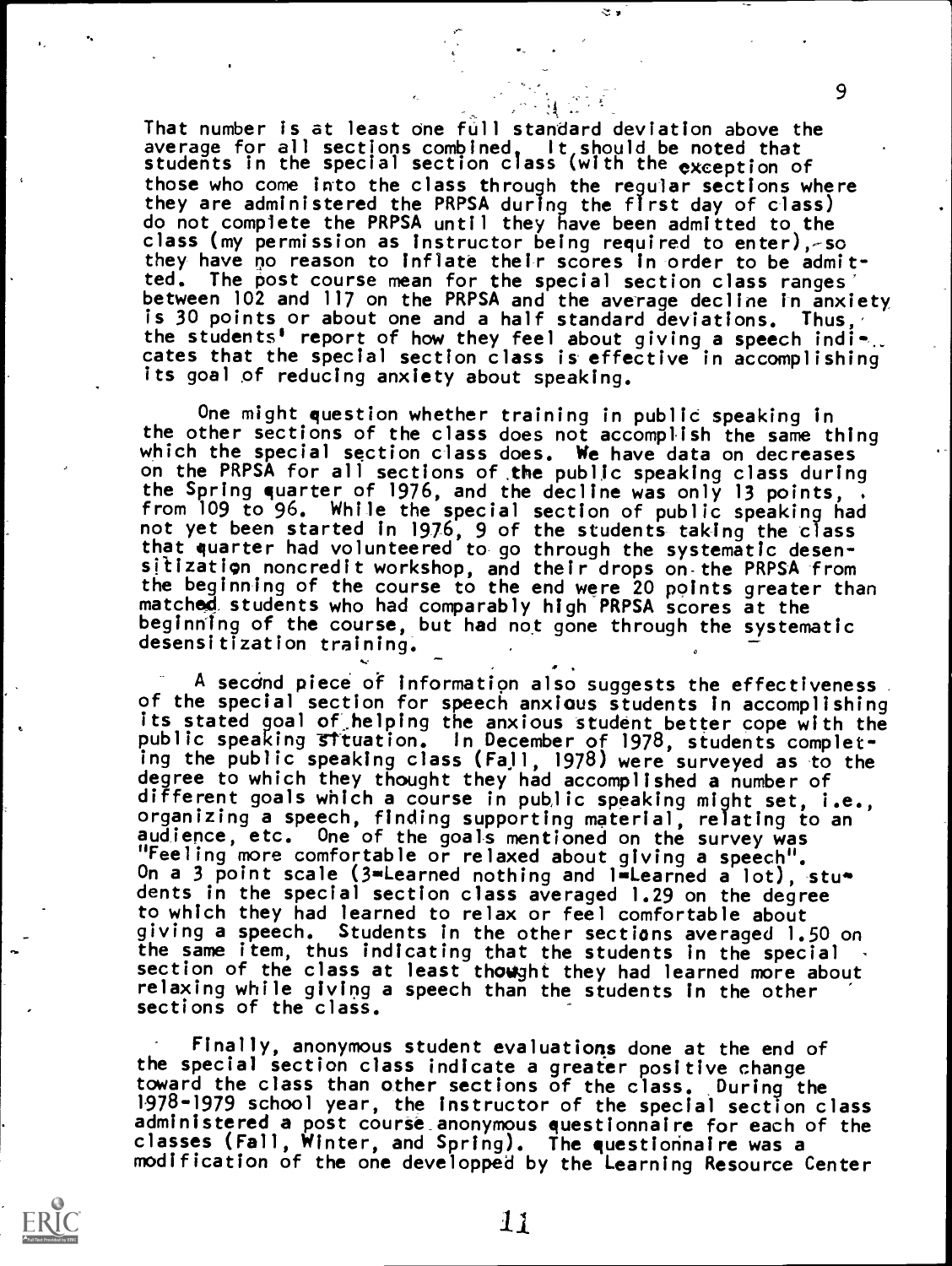at UTK (SRI-2) for course evaluation. The questionnaire was scored by the instructor after the grades had been turned in. It has two questions on it which deal with the.student's attitude toward the class, both before and after the class. The results on this question indicated that students substantially improved their attitudes toward the class. The average.on the before class item was  $3.30$  (N=44) and the average on the after class attitude was 1.84 (N=44) (Scores could range from 1-exceptional to 5-poor). The instructor of the class then examined previous evaluations of public speaking classes he had taught, and in which he had administered the SRI-2. These would have been regular sections of the public speaking class. In those classes, the students averaged a,3.04 on the pre-class attitude and-2.56 for the postclass attitude. Thus, the special section seems to be starting with students who are less positive toward the public speaking class (which makes sense) and apparently leads to more positive attitudes.

The special section of the public speaking class for speech anxious students is, thus, the main activlty within the overall Speech Anxiety Program at UTK. The program, because of its focus on servicing students who are highly anxious about giving speeches and are also required to take a basic public speaking course, is in many ways different from other programs which are designed to assist students who are avoidant of communication or have negative attitudes toward communication. Our focus on public speaking limits us in some ways, and there are plans to extend our training to the interpersonal level. Still, we feel that the program has "been moderately successful in accomplishing what it set out to do and that it can serve as a sound base for relating to other communication difficulties.